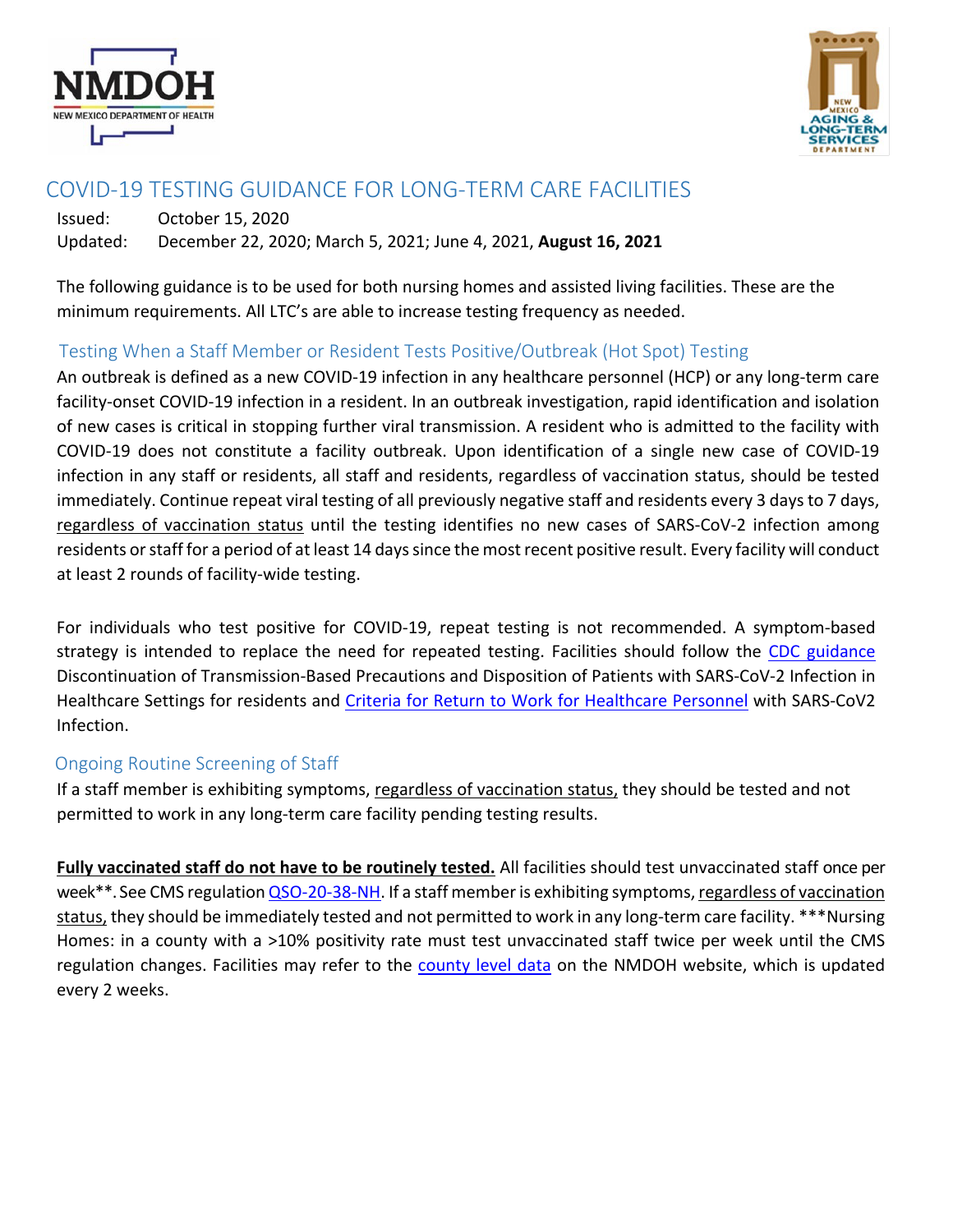



Resident testing should occur in the following circumstances:

- 1. Resident is symptomatic;
- 2. Resident has had a known contact with apositive;
- 3. Unvaccinated residents who regularly leave the facility test according to Table 1 below.
- 4. The facility has a new positive test and is considered a 'hot spot'/outbreak requiring 100% testing of staff and residents, regardless of vaccination status for at least two consecutive weeks with no new positive tests identified.

## Resident and Staff Exposures:

- $\triangleright$  Fully vaccinated asymptomatic staff with higher-risk exposures who remain asymptomatic do not need to quarantine from work or the community for 14 days following their exposure. If signs or symptoms develop at any time in the 14 days following exposure, staff should seek testing and isolate at home.
- Ø *Unvaccinated staff are required to quarantine for 14 days following an exposure.* If signs or symptoms develop at any time in the 14 days following exposure, staff should seek testing and continue isolating at home. Please see the updated CDC Recommendations for more information.
- $\triangleright$  Asymptomatic HCP with a higher-risk exposure and patients or residents with prolonged close contact (within 6 feet for a cumulative total of 15 minutes or more over a 24-hour period) with someone with SARS-CoV-2 infection, regardless of vaccination status, should have a series of two viral tests for SARS-CoV-2 infection. In these situations, testing is recommended immediately and 5–7 days after exposure.
- $\triangleright$  People with SARS-CoV-2 infection in the last 90 days do not need to be tested if they remain asymptomatic, including those with a known contact.
- $\triangleright$  Resident Exposures: Fully vaccinated residents should continue to quarantine following prolonged close contact (within 6 feet for a cumulative total of 15 minutes or more over a 24-hour period) with someone with SARS-CoV-2 infection

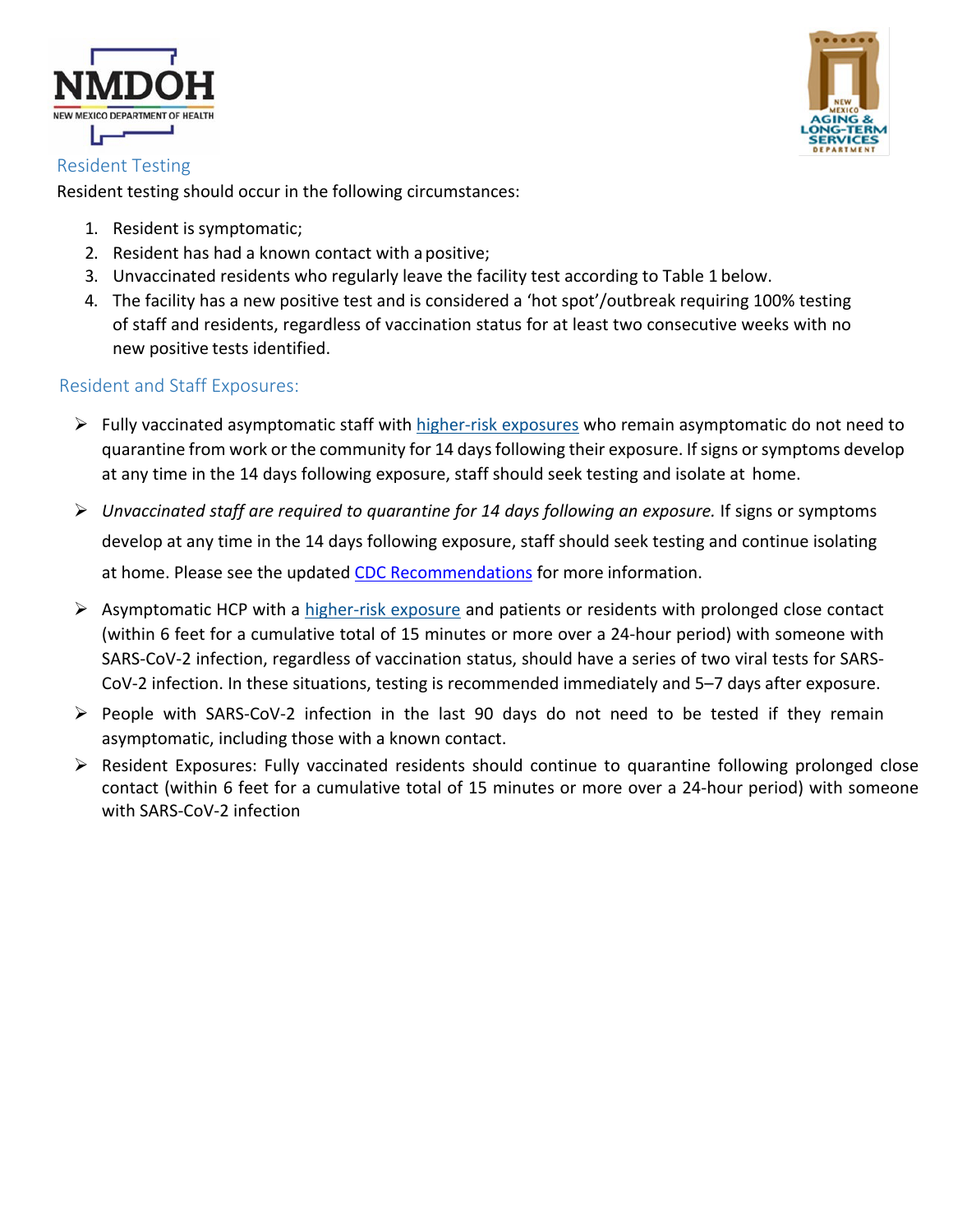



#### TABLE 1: Routine Testing Intervals

| <b>Facility</b><br><b>Status</b>                                 | <b>STAFF</b>                                                                                       |                                                                                            | <b>RESIDENTS</b>                                                                                                                                                                                         |  |
|------------------------------------------------------------------|----------------------------------------------------------------------------------------------------|--------------------------------------------------------------------------------------------|----------------------------------------------------------------------------------------------------------------------------------------------------------------------------------------------------------|--|
|                                                                  | Vaccinated                                                                                         | Unvaccinated                                                                               | Vaccinated<br>Unvaccinated                                                                                                                                                                               |  |
| <b>New</b><br>Positive<br>(or Hot<br>Spot)                       | ➤<br>Test 100% once per<br>week until no new<br>positives identified<br>in facility for 14<br>days | Test 100% once per<br>week until no new<br>positives identified in<br>facility for 14 days | Test 100% once per<br>≻<br>Test 100% once per<br>➤<br>week until no new<br>week until no new<br>positives identified<br>positives identified<br>in facility for 14<br>in facility for 14<br>days<br>days |  |
|                                                                  |                                                                                                    | ≻<br>Test 100% once per<br>week                                                            |                                                                                                                                                                                                          |  |
| All other<br>facilities<br>regardless<br>of county<br>positivity | ≻<br>No routine testing<br>requirements                                                            | When symptomatic<br>≻<br>➤<br>Exposure                                                     | $\blacktriangleright$<br>Test unvaccinated<br>➤<br>No routine testing<br>residents who leave<br>requirements<br>the facility regularly                                                                   |  |
|                                                                  | $\blacktriangleright$<br>When symptomatic                                                          | $\blacktriangleright$<br><b>Nursing Facilities</b><br>with a county                        | When symptomatic<br>➤<br>$\blacktriangleright$<br>When symptomatic                                                                                                                                       |  |
|                                                                  | $\blacktriangleright$<br>Exposure                                                                  | positivity rate >10%<br>must test<br>unvaccinated staff<br>twice per week.                 | Exposure<br>➤<br>➢<br>Exposure                                                                                                                                                                           |  |

NOTE: Staff or residents who have tested positive in the previous 90 days should not be retested, unless they develop new symptoms of COVID-19.

Staff includes employees, consultants, contractors, volunteers, and caregivers who provide care and services to residents on behalf of the facility, and students in the facility's nurse aide training programs or from affiliated academic institutions. For the purpose of testing "individuals providing services under arrangement and volunteers," facilities should prioritize those who are regularly in the facility (e.g., weekly) and have contact with residents or staff.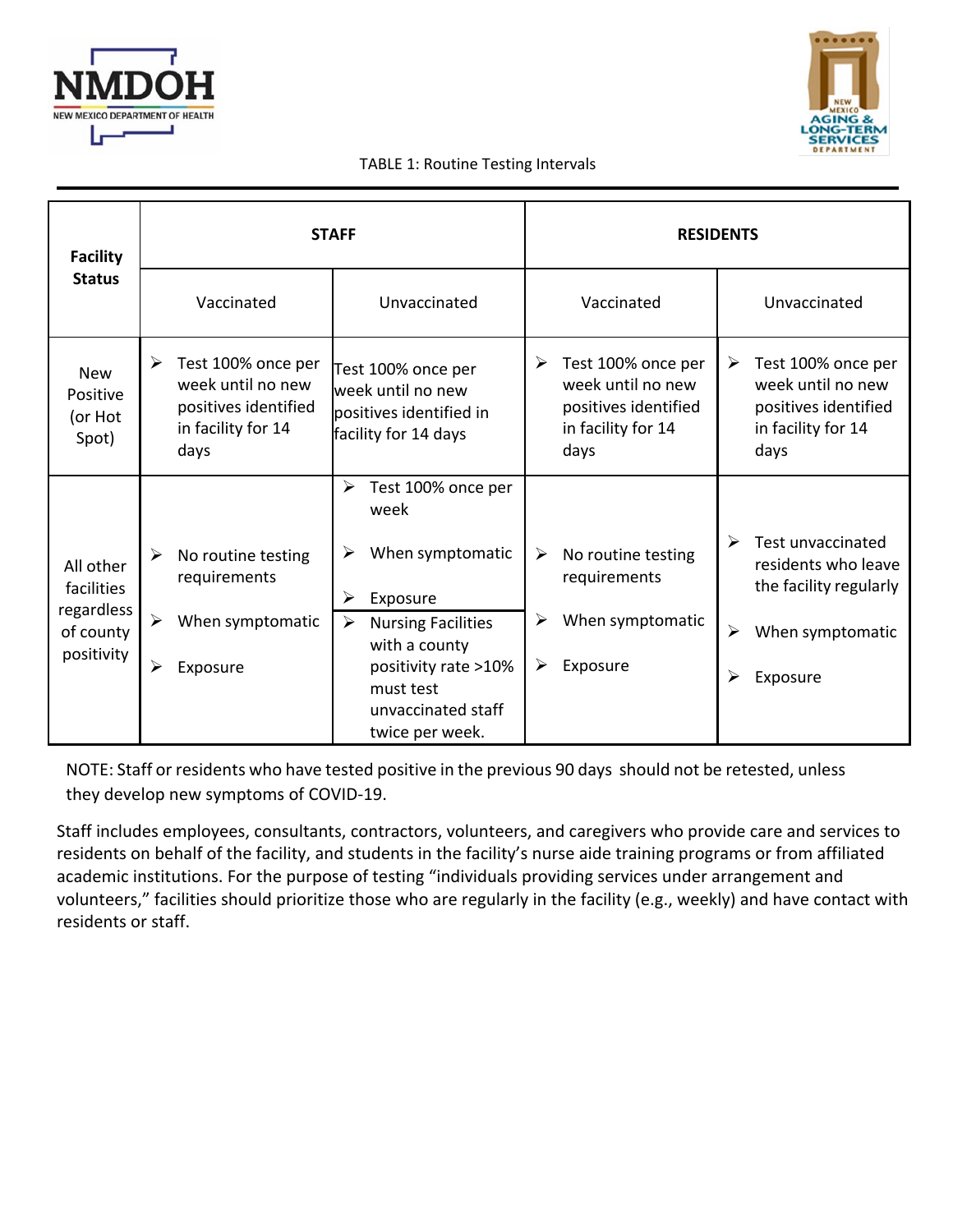



## Antigen Testing Guidance

New Mexico recognizes that the utility of antigen tests is limited for routine surveillance purposes in this setting and is directing facilities to use antigen tests in the following circumstances ONLY:

- 1. Symptomatic staff and resident.
- 2. Exposed staff or resident.
- 3. During outbreak/hotspot testing when access to PCR testing is limited by lack of supplies or a test turnaround time that exceeds 72 hours.

## Reporting Requirements for SARS-CoV-2 Point of Care (POC) tests

Every COVID-19 testing site is required to report to the appropriate state or local public health department every diagnostic and screening test performed to detect SARS-CoV-2 or to diagnose a possible case of COVID-19. Point of Care (POC) testing may be performed with a Clinical Laboratory Improvement Amendments (CLIA) certificate of waiver, but reporting of test results to state or local public health departments are mandated by the Coronavirus Aid, Relief, and Economic Security (CARES) Act.